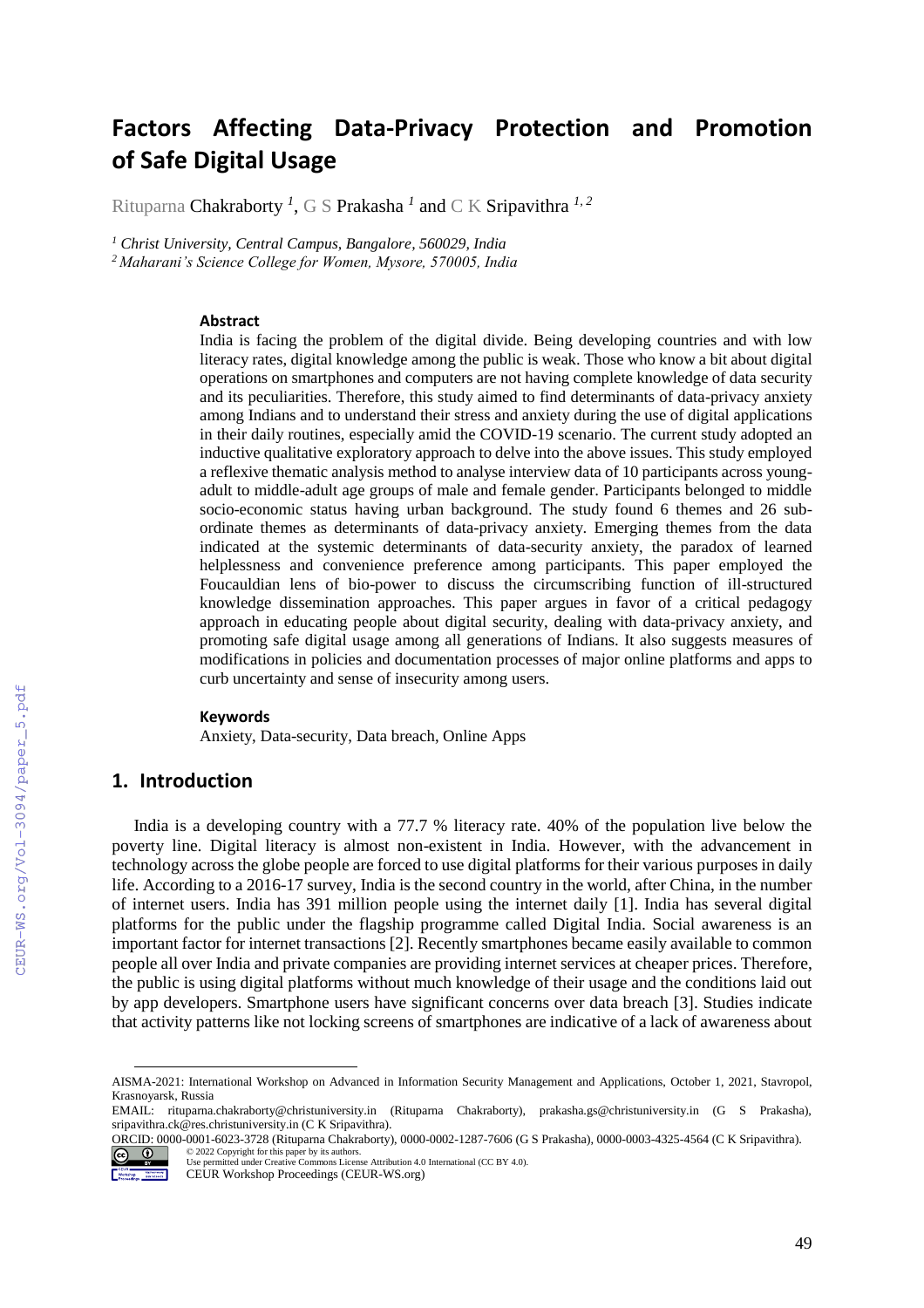possible risk and data-breach [4]. Consequently, there is a rampant breach of data security.[5] There is a surplus amount of data stealing and misuse across India and many parts of the world.

India is a country with the highest youth population, housing almost 500 million people studying and working. Many of them are the victims of cyberbullying. Cyber-bullying has been established as a predictor of loneliness in the young population of multiple countries.[6] They use online apps for almost every daily routine such as ordering food, clothing, entertainment, shopping, bill payments, etc. Recently there is a rise in the number of cases of data theft and SMS alerts are being sent by various authorities on non-disclosure of personal information. Owing to this, people have anxiety and stress on data insecurity while every online transaction they do. Research studies have shown that significant portions of consumers have privacy concerns related to online shopping [7]. Academic studies have already argued that security-related stress has not been given due importance in information systems research.[8] There is a need for a well-defined role of individuals towards internet anxiety [9].

In the 2000s, a new psychological term was coined, related to the anxiety created by online health-information search. The print media of the UK first coined the term 'cyberchondria'. This term became more relevant during the COVID-19 pandemic of 2020. Rise in the rampant search of healthrelated information during this time made it more relevant. Such information search was done with or without checking the authenticity of source websites. After some time, it was also seen that such anxiety reinforced anxiety related to data privacy, plausibly resulting from an unbridled search.

During the pandemic in 2020, the whole world shifted to online for personal and professional requirements. On one hand, this led to progress in digital literacy, on the other; it also created the need for educating people about cyber-security. In 2020 alone, officially more than 40 large-scale conferences have happened in India on cyber-security [10]. Other than this, numerous institutional level programs have happened on the same. Such information dissemination, although necessary, also can lead to significant anxiety about data security. Previous research indicated a possible solution to such anxiety through a balanced information search [11]. Using a Foucauldian concept of Bio-power, the role of 'knowledge' can be scrutinized in this case for a contextual understanding of such anxiety.

Recently, in the beginning of 2021, the world saw one of the largest digital exodus related to the messaging application Whatsapp. India was also among the frontrunners. Multiple sources have already accepted that the majority of people consider Google and Facebook to be primary encroachers of data privacy.[12] Their advertisement feeding process is dependent on collecting personal information and digital-activity patterns of individuals. The pervasiveness of data-security stress has already been indicated by scholars, related to personal-identifiers of different sectors [13, 14]. Such anxiety becomes graver when it comes to personal communications. Whatsapp was overtaken by Facebook a few years back. People started migrating to other messaging apps due to Whatsapp's announcement of a datasharing agreement with Facebook. In a span of 72 hours, other messaging apps like Telegram or Signal observed an almost 500% increase in new users [15]. Such incidents and review of previous research indicate the necessity to delve into the pattern and determinants of data-privacy anxiety among people and the possible ways of dealing with it [16] [17].

Overview of the literature showed that data-security has been mostly researched in the field of computer application and electronics, where most emphasis has been on the processes. In behavioral sciences there has been a dearth of work on this topic. Few studies which have talked about the effects of data-security breach limited the work within suggestions of campaigns to increase awareness among people. There is almost no work evaluating the effects of such programs or delving into the pedagogical need. The psychological anxiety due to data-breach is talked about in very few studies, in the last few years, but those works are mostly limited to health-information search, evidently not expanding to everyday usage of the internet in all aspects of our lives. Literature review also indicated the imminent necessity of such psychological and educational approach to study this indispensable part of media.

## **2. Research Question**

Present study aimed to find the determinants of data-privacy anxiety among the Indian public in the age group of 20 to 40 through qualitative research design.

Incidentally, study framed the following sub-research questions,

Whether the use of a mobile-banking facility is influenced by anxiety about data breaches.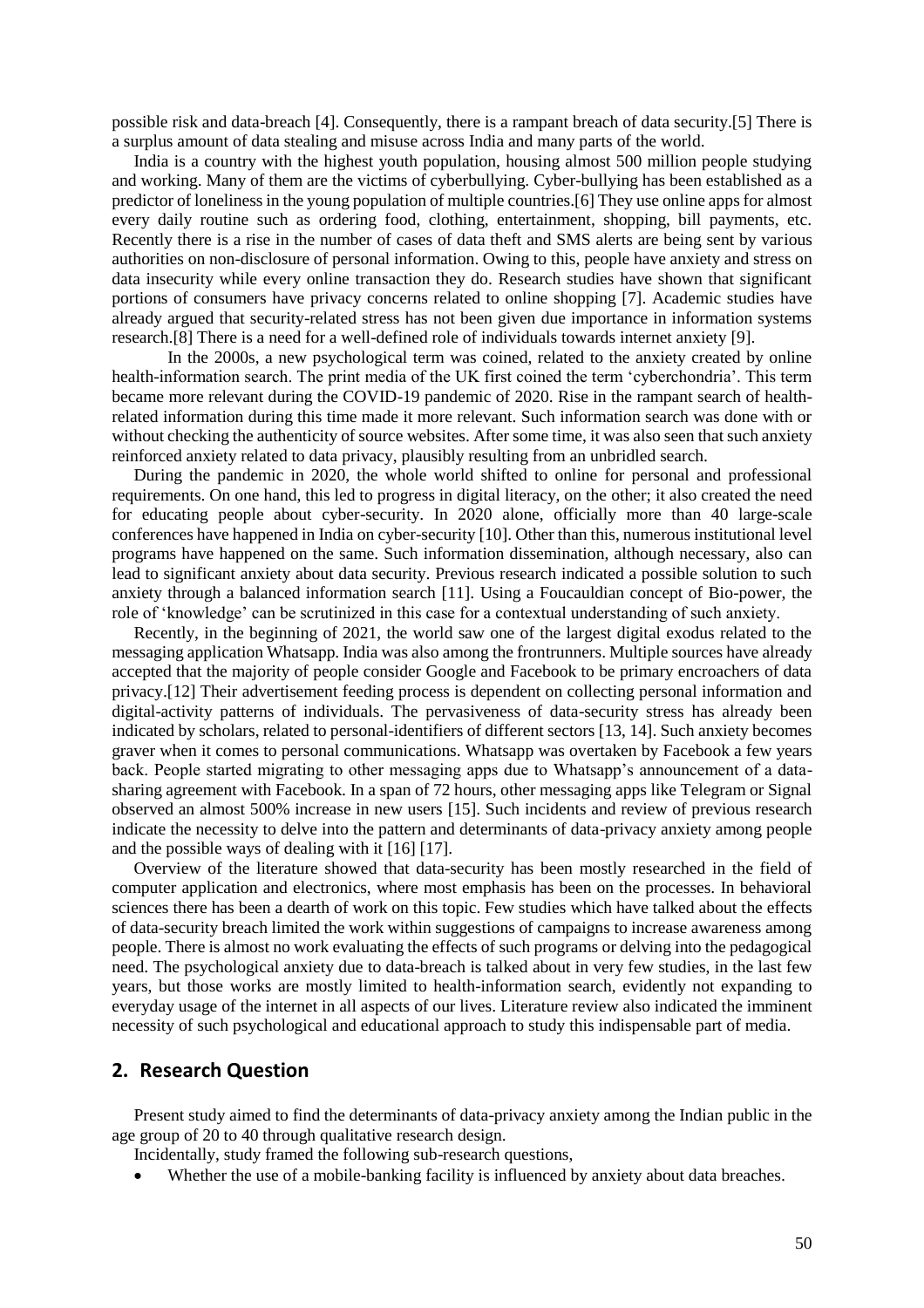Does the pattern of health-information search during the pandemic show any influence of privacy policies of accessed websites?

- Are we comfortable using online apps for daily routines?
- Is the use of pay apps for various purchases a threat to bank account data?
- Use of Medical apps or fitness apps amid COVID-19 and the possibility of data leakage.
- How do we reduce overthinking on data security?
- Is Social media blowing up data breaches alarmingly?
- Hacking Is Alarming. So are Data Brokers?
- Are information security policies raising the anxiety of people by invading privacy?

# **3. Methods**

This paper followed a qualitative exploratory research design. Through open-ended semi-structured interviews for data collection, this study delved into the contextual determinants of data-privacy anxiety. 10 participants from young-adult to middle-adult age group 20-40 were interviewed for this study. Participants belonged to middle socio-economic status and urban background. The interviews were audio-recorded following APA ethical guidelines for the same. Interviews were conducted in English and were not translated for analysis. Braun & Clarke's [55] method of reflexive thematic analysis was followed for analyzing the data. The research adopted a social-constructivist epistemological lenses for data analysis. The article has acknowledged the authors, whose work have been built upon conceptually, through in-text citations and full reference in the reference section. Table 1 and 2 below presents the interview guide used for the study and the demographic details of the participants.

### **Table 1.**

#### Interview Guide

- Can you share your experience of using online platforms? (Probe: what are the apps they use? Which apps they are comfortable with)
- Which apps do you use for your daily needs? Which features make you comfortable using them?
- How many apps do you use that include financial exchange? Are you comfortable using them? What makes you feel this way? (Probe: pros & cons)
- How was your experience of using online platforms post COVID-19 breakout? (Probe: which purposes they use it & are comfortable with it)
- Are there any challenges or concerns in using online platforms? What are those?
- Do you possess knowledge about data security? How do you know about it? (Probe: whether it is organised programme like seminars or random unofficial/official news or messages)
- Does this knowledge help you in any way? (probe: if yes/no how and why; any modifications in online behavior after that)

| - יי           |        |     |            |          |  |
|----------------|--------|-----|------------|----------|--|
| Pseudonym      | Gender | Age | <b>SES</b> | Locality |  |
| P <sub>1</sub> | м      | 38  | Middle     | Urban    |  |
| P <sub>2</sub> | м      | 35  | Middle     | Urban    |  |
| P <sub>3</sub> | F      | 25  | Middle     | Urban    |  |
| P4             | м      | 21  | Middle     | Urban    |  |
| P <sub>5</sub> | F      | 31  | Middle     | Urban    |  |
| P6             | F      | 28  | Middle     | Urban    |  |
| P7             | м      | 26  | Middle     | Urban    |  |
| P8             | F      | 32  | Middle     | Urban    |  |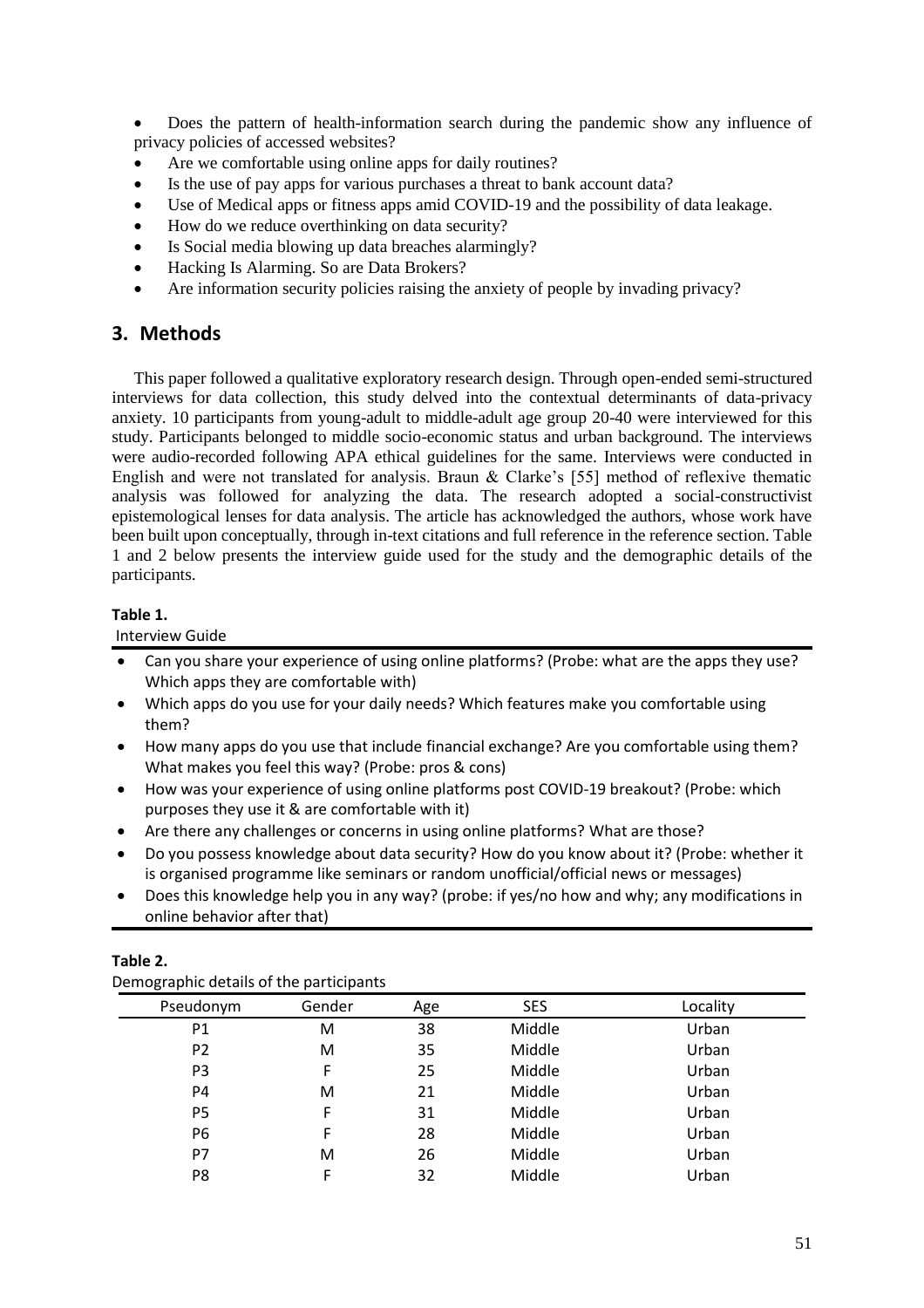| Pseudonym | Gender | Age | SES    | Locality |
|-----------|--------|-----|--------|----------|
| DQ        | M      | າາ  | Middle | Jrban    |
| P10       |        | 30  | Middle | Jrban    |

## **4. Results and Discussion**

Academic research indicated the need for balanced-research in reduction of anxiety related to datahacking among people.[11] Most of the academic research on this field focused on population from developed countries. However, India has approximately 400 million internet users.[1] Literacy rate in India is around 75%, however digital literacy is way lesser.[18] Scholars have indicated that how users interpret security measures on online platforms can influence their related sense of assurance or anxiety.[19] It can be argued that lack of digital literacy is one of the main determinants of internetanxiety. Digitally illiterate or partially literate sections of the population may fall prey to data-hacking more commonly. Consequently, such experiences may reinforce internet-anxiety among this population.

Emerging themes from analysis of data were primarily connected to the anxiety igniting the possible debate of utilitarian value of digital medium versus security or safety approach. Major themes that emerged from the data and the converging sub themes have been presented in Table 3. In total, there are 6 main themes and 26 subordinate themes as revealed by the thematic analysis.

| <b>Themes</b>                               | <b>Sub Themes</b>                                                                                                                                                                                                                                                                                                                                                      |  |
|---------------------------------------------|------------------------------------------------------------------------------------------------------------------------------------------------------------------------------------------------------------------------------------------------------------------------------------------------------------------------------------------------------------------------|--|
| Convenience a utilitarian approach          | Preference for convenience over privacy<br>$\bullet$<br>Comfort with instant solution of needs<br>Majority of need satisfaction<br>Life-boat during pandemic restrictions                                                                                                                                                                                              |  |
| Perception of control                       | Usage of data-privacy features in app<br>Customized settings in most applications<br>٠<br>Less frequent conflict of data breach<br>Promises of data-encryption by digital app<br>$\bullet$                                                                                                                                                                             |  |
| Anxiety and learned helplessness            | Dependency on digital platforms<br>Government mandates<br>$\bullet$<br>Lifestyle modifications<br>٠<br>Anxiety over high-stake information<br>٠<br>Reports of digital vigilance and data leakage<br>Frequency of cross platform customized<br>advertisements<br>Knowledge about governmental reach of information<br>Difficulty in meaning-making for digital-migrants |  |
| mechanism<br>Compensatory<br>for<br>anxiety | Usage of safe-mode internet search<br>Limiting data-sharing<br>٠<br>Avoidance of using unnecessary platforms<br>Frequent change of passwords                                                                                                                                                                                                                           |  |

#### **Table 3.**

The emerging themes and subthemes from the analysis of data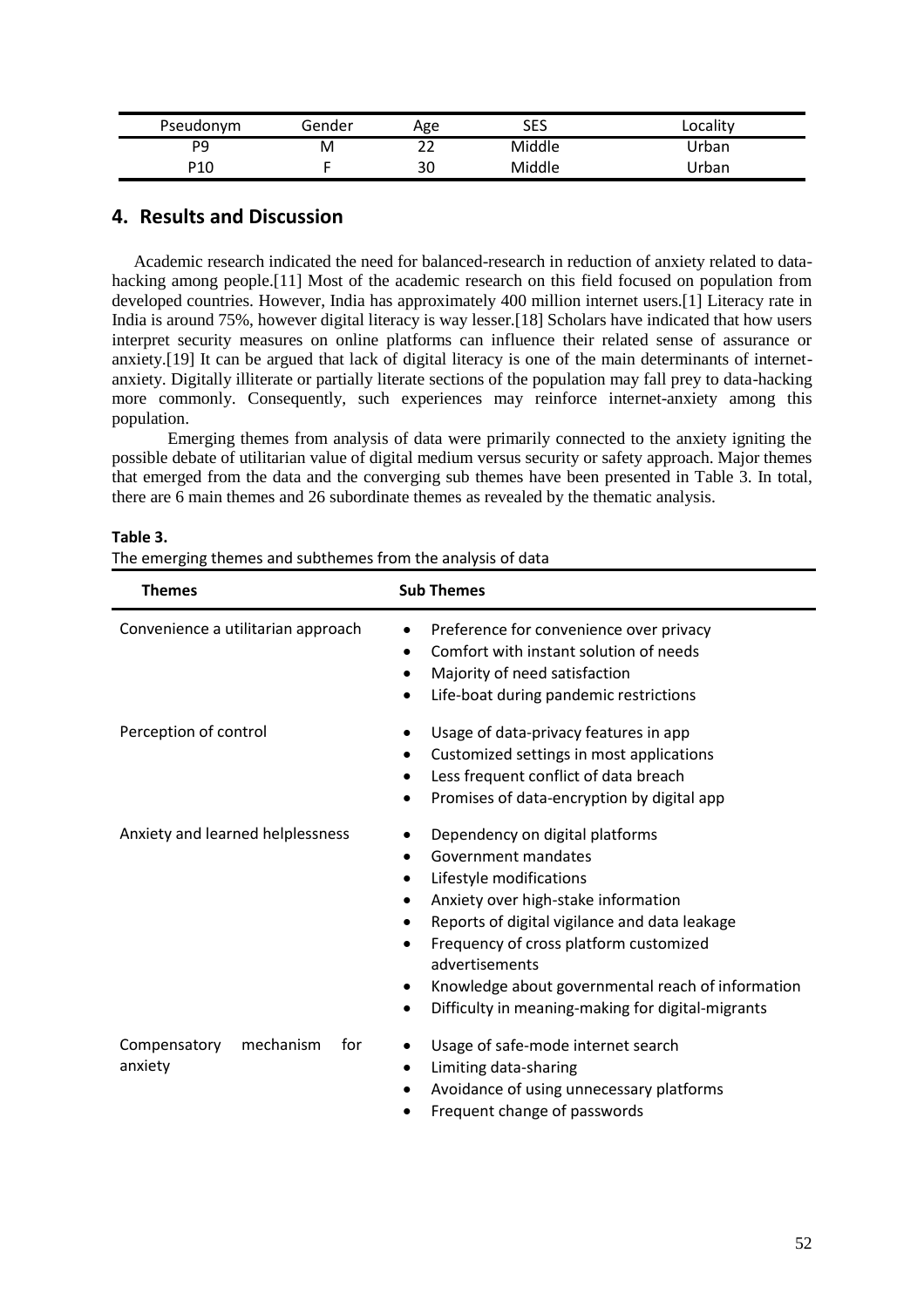| <b>Themes</b>               |          |    | <b>Sub Themes</b>                                                                                                                                                                          |
|-----------------------------|----------|----|--------------------------------------------------------------------------------------------------------------------------------------------------------------------------------------------|
| Data-security - an oxymoron |          |    | Inability of abandoning usage of digital platforms<br>$\bullet$<br>Permanence of digital footprint<br>$\bullet$<br>Mutual exclusiveness of data privacy and seamless<br>$\bullet$<br>usage |
| Circumscribing<br>knowledge | function | οf | Too much information creating anxiety and panic<br>$\bullet$<br>Information increasing habit of generalization<br>٠<br>Information creating conflict, self-blame and guilt<br>٠            |

It was seen mostly in the responses of middle adult participants, that the nature of complicated and ambiguous usage of English language in most applications create a sense of anxiety in them. This generation of people are mostly digital-migrants, who are not acquainted with many digital terms and their appropriate applicatory meanings. In line with these, another factor that should be discussed is the use of the English language primarily in most data-privacy statements. Although multiple online websites and applications provide the options of using regional language for communication. These have started after the digital India movement of the Indian government. Primary intentions behind such policies were to facilitate internet use among maximum Indians, who may not be comfortable with the English language. The majority of regional language facilities are provided for search engines and messaging facilities, whereas the processes of making accounts in those websites follow the English language primarily. Similar trends are seen in social-media platforms. This paper argues this to be a possible factor influencing anxiety related to breach of data-privacy. To make accounts in any of the popular or most used websites and applications, users are required to accept privacy statements and agreements. The length of such agreement policies and invariable use of English language leads to blind acceptance of such policies among a significant section of Indian population. Consequently, this leads to underlying apprehension and anxiety about data-privacy, as most users are not fully aware of details of the policies. This paper proposes a possible solution of reducing such data-privacy anxiety through dealing with the contextual determinant of language barrier. Online platforms should mandatorily provide options of reading privacy agreements in regional languages, to make it completely legible for users. Additionally, they should also focus on content organization of privacy agreements. Such agreements should consist of a short content with highlighted relevant points on privacy protection and avoid technical jargons to accommodate digital-migrants.

As reflected in news reports, online giants like - Google or Facebook are considered by many Indians as privacy-invaders.[12] Major determinant of such perception is based on the personalization of advertisements shown in individual's accounts and webpages. The data of the current study also showed a similar pattern, where participants across age-groups reported increased anxiety caused by customized advertisements in other digital platforms, based on their usage of one platform. Similar concerns were argued by Laluandala in his systematic review of Facebook data-breach.[20] The personalized nature of advertisements make it evident that personal information and digital-activity patterns of individuals are not only recorded in the websites, but also shared with marketing agencies. The recent 2021 digital exodus from messaging app Whatsapp was a reflection of such data-privacy anxiety. As reflected in participants' opinions, social media platforms like Facebook provide free gaming options, which are mostly dependent on data-sharing processes. The primary data collected by the social media website or application is also shared with the gaming website or application, which follows considerably lower levels of data-privacy measures. This paper argues that such data-sharing agreements between online platforms are a significant source of data-leakage and this issue becomes more profound due to the fact that the majority of users in these platforms are young people, making impulsive choices about those gaming options.

This paper points out with the help of emerging themes from the data, that anxiety or tendency to overthink about data security may even increase while using paying applications of such companies. According to a 2019 survey google pay is one of the most used paying applications in India, with 59% of Indians using it [21]. In the present study, almost 100% of users informed about using the same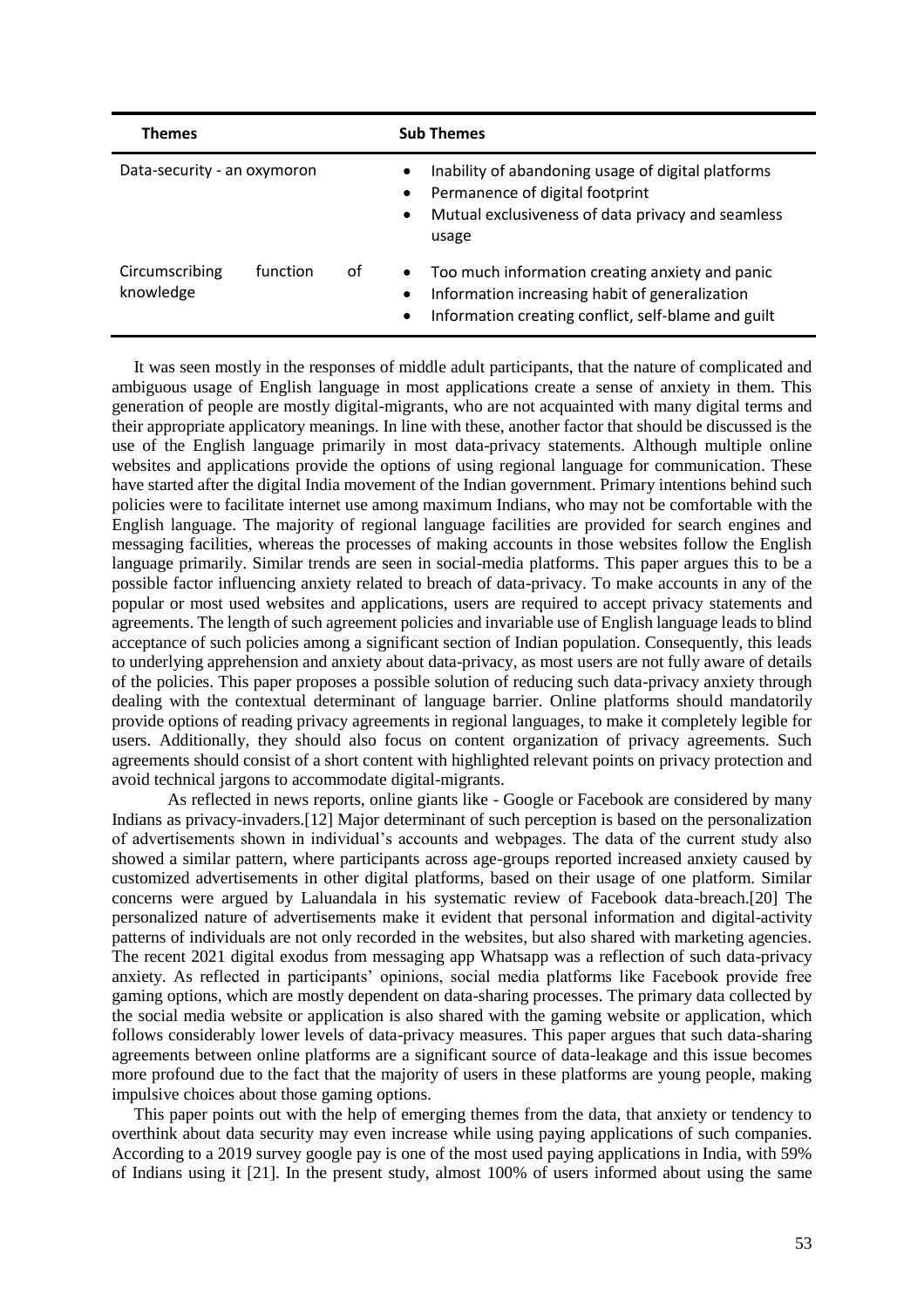paying application. Such paying applications ask for online banking passcode and access to all phone contacts during initial creation of the account. Such compliance activities in online platforms have been identified as a source of consumer anxiety [17]. This paper argues that lack of trust in the owner company and the processes of initiation work are determining factors in creating anxiety while using such applications. Previous research also points out the role of individual perception and belief to be moderating factors of data-privacy anxiety [9]. Additionally, the learned helplessness arising from obligatory and habitual usage of financial exchange applications function as contributory factors in the increment of anxiety, as reflected in participants' opinion of this study. Online platforms need to work on building trust about data safety among users. During the pandemic, multiple sections of society were obligated to use online modes of payments for daily needs. This was primarily due to the fear of contamination through physical currency exchange. Such circumstances created a ground of overarching anxiety related to data-privacy and simultaneous sense of learned-helplessness. Scholars have indicated the necessity of focussing on autonomy and subjective rights of users in order to reduce security anxiety.[22][23][24] Current paper argues for a change in such data-privacy processes, in terms of providing options of alternative ways of connecting paying applications to bank accounts, bypassing banking password entries or phone contact access. Data-sharing agreements between social-media platforms and related gaming or entertainment applications need to be modified as well to curb databreach. Such modifications may reduce convenience, although might subsequently reduce data-privacy anxiety.

Similar scenarios can be observed in relation to online shopping applications - like amazon, big basket or flipkart. Previous studies indicated the frequency of online shopping among the young population in India [25]. However, the pandemic and subsequent lockdown changed the online shopping scenario. From convenience-based it turned into necessity-based shopping. The participants of the current study clearly indicated their preference towards convenience in comparison to data privacy, although the knowledge of the same is a frequent source of anxiety regarding data-leakage. Recently Google officially declared top 5 search trends in India during 2020 and it was evident from that report that Indians are moving online for their daily basic requirements, from food to medical assistance [26]. Consequently there was an expansion of online buyers' age-group and usage of a variety of applications. Participants also expressed the reality of their habitual modification of lifestyle which has made the cessation of digital usage impossible. It was also seen that participants adopt compensatory mechanisms to deal with such anxiety, mostly focusing on some sort of control over data-sharing. Majority of financial exchange applications have taken a few additional convenient measures like QRcode usage, although scholars indicated those measures also contributing to consumers' data-security anxiety [27]. It is an established fact that the more people use the online search engines, the more anxious they are about data-privacy [28].

Research on social media networks reveals that information collection patterns of these platforms create anxiety about privacy and data-security among users [29]. These apps also have personalized product advertisements, based on previous search patterns. This creates an underlying perception of lack of agency and subsequent anxiety related to data-security. These shopping applications also add payment methods and chosen options as default. If users are unaware or lack literacy regarding changing the options, data-hacking and cyber-crime possibilities increase. The data of the current study clearly showed a trend of this anxiety across age-groups of participants, where middle-aged participants expressed higher amounts of worry and anxiety over data-leakage. Previous research indicated that online platforms need to become more transparent about their intentions in order to decrease user anxiety.[30][31][32] They also argue the importance of perception of intent over digital-security advice, where mere listed advice do not function well without required transparency on the same.[33][34] This paper argues that there is a strong need for change in such policies to increase assurance and decrease anxiety among users. Online shopping applications need to focus on securing financial information of individuals, thereby not opting for default payment options.

As discussed previously, internet search for health-related information and subsequent anxiety became prevalent since the outbreak of pandemic. This led to the coining of the term 'cyberchondria'. Studies on health-information search trends indicate that trust of users depends on credibility of the website and convenience of use [35]. This paper argues that logically these two factors may be opposing each other at times. Participants of the current study also articulated this paradox, indicating the obligatory usage of multiple digital platforms and apparent lack of control over data-sharing, along with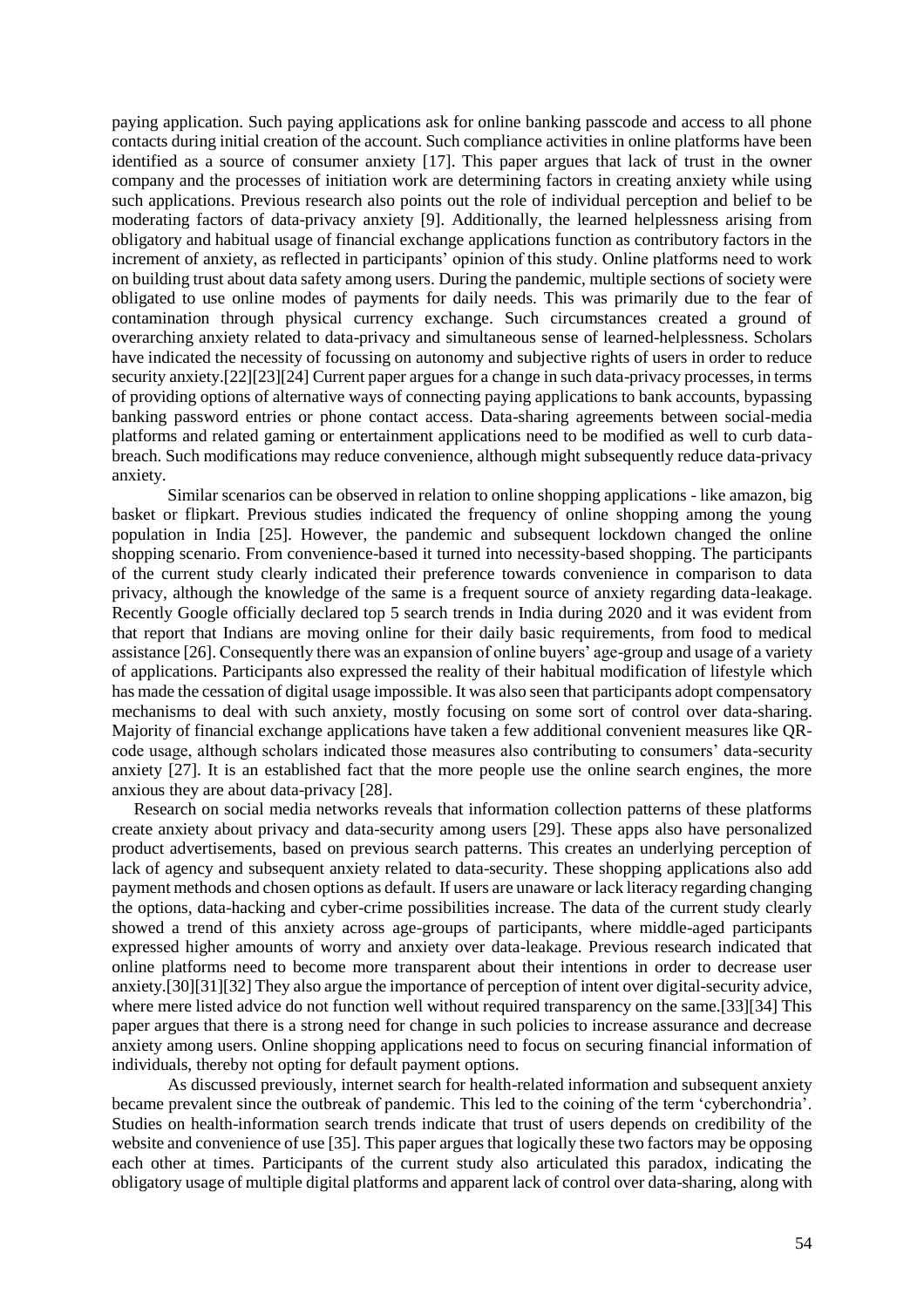illusory perception of control over the same. Indian media promoted government directives and websites for health-related information during pandemic. US based studies previously showed that users might become anxious about data security with perceptions of government-surveillance [36]. One participant of the current study also mentioned about an incident where an apparently "permanently" deleted message in a messaging application, surfaced up during a government mandated datasurveillance by her government-employee family member. Participants articulated frequently about the permanence of digital-footprint in such contexts, which is a strong determinant of learned-helplessness and anxiety related to data-security. They also indicated how health-related information searches were one of the primary sources of their anxiety during the pandemic. Indian government websites are mostly less easy to access in comparison to private search-engines and websites, which provide direct short answers. Empirical studies also have shown that limited knowledge of users make them vulnerable to online frauds frequently.[37] Mentioned scenario of accessibility coupled with limited digital literacy in India is a possible determining factor for data-leakage and subsequent reinforcement of internetanxiety. In this context this paper argues, being in-line with the emerging themes, that digital security in India is almost an oxymoron, where the permanency of digital footprint and accessibility of data by authorities make it pragmatically impossible to have any privacy once an individual enrolls into the digital world.

Educating internet users about possible data-breach and required safety-measures is one of the primary necessities of the moment. Academic research has indicated both positive and negative roles of technical knowledge in reducing data privacy anxiety [38], [39], [40], [41]. Such research studies also talk about the importance of mental health of people related to data-privacy anxiety [42], [43]. As mentioned above multiple government and private initiatives on such fronts have been witnessed in recent times.[10] Previous studies talked about the effects of such information dissemination on the online company trades, but effects on consumers have rarely been discussed [44], [45]. However, it can also be argued that over-information on topics of privacy can influence subsequent anxiety in users. Most of the formal institutional awareness initiatives in contemporary society highlight all possible methods of data-hacking and privacy-breach. Requirement of a social constructivist approach in studies of data-privacy anxiety has been advocated before [46]. Current study used such approach to analyses the systemic determinants of anxiety rooted in the authoritative structure of knowledge dissemination. Participants of the present study indicated the circumscribing role of such knowledge acquisition, in comparison to the empowering function. Majority (80%) of these participants spoke about the increased anxiety and panic that they faced after acquiring such knowledge from multiple formal and informal sources. They also articulated regarding increment in compensatory activities to deal with such arising anxiety, and the resultant helplessness and hopelessness through realization of its futility. Research studies highlighting experiential accounts of employees related to technological fields hint at the downside of over and continuous information related to data-breach and security measures.[47] Current paper uses Foucauldian lens of biopower, to argue that such abundant 'knowledge' can work even in the way of circumscribing online movement of every individual, making them paranoid about possible privacy-invasion. Individuals are continuously thinking about possible ways of data-breach, which in its own way creates anxiety. With limited technical and digital knowledge, individuals may develop a sense of inadequacy related to protection from surveillance and data-hacking. This issue becomes more profound when discussed related to mobile-internet. Scholars pointed out the increasing data-breach and related anxiety in use of mobile-internet [48]. Yu indicated gender and age to be moderating factors for usage of mobile-banking, along with credibility of medium [49]. The current sample of participants also showed similar trends of differential belief in competence and mastery over mobile-internet usage among male and female participants and young-adult and middle-adult participants. Previous research shows the importance of users' trust on the platform in mobile-banking segments [50]. Majority of older generations' people in India don't feel comfortable using online-banking due to their limited technical and digital knowledge, which corroborates the digital-migrant participants' accounts in the current study. Scholars already pointed out the legal difficulties of dealing with data-breach issues[51]. Limited technical knowledge and age may be additional factors in such circumstances. Uncertain circumstances of the current pandemic-stricken world and compelling need to depend on online mediums for daily requirements have significantly added to it. Previous studies indicated the necessity for a user-involving approach [52]. This paper argues that a critical pedagogy approach needs to be adopted for conducting programs on data-safety. Such programs should be customized depending on the social-locations of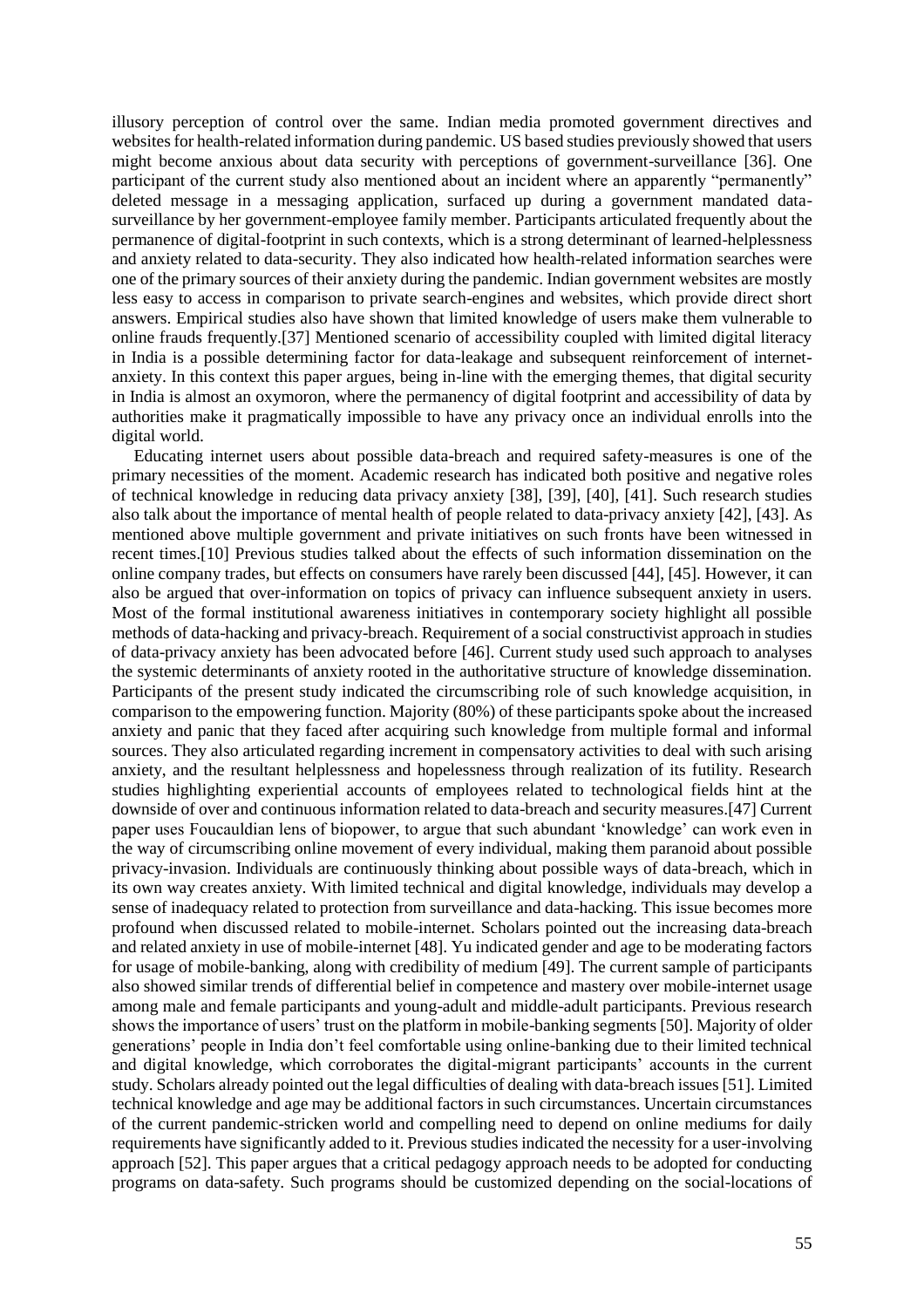audiences. There is ample evidence that data-privacy concerns are different for different age-groups and sections of people.[19] Such inclusive pedagogical approach can work as a possible solution to curb anxiety caused by abundance of information dissemination. Simultaneously such initiatives will also promote safe usage of online facilities among all age groups from all parts of India.

## **5. Conclusion and suggestions for further studies**

Data-privacy anxiety is only a beginning for a country like India, which has been accentuated by the obligatory usage of digital platforms in contemporary pandemic scenarios. As people gradually become aware of the data-thefts and cyber crimes happening around the world, the data-privacy anxiety will further increase in size. This current study argues an imminent necessity for critical pedagogical approaches in offering cyber-awareness programs. There is a need to move towards accessible functional approaches instead of following traditional knowledge dissemination methods. The paper additionally argues in favor of transparent people-friendly policies to ensure data-security and decrease anxiety among internet-users. There is a need to consider contextual parameters and limitations of probable users while drafting the policies. This current paper also advocates a necessity to study such indispensable and complicated parts of media from a multidisciplinary approach. Drafts of digital applications need to incorporate educational methodologies and psychological insights into their process.

The present paper urges the future researchers to delve deep into this topic with more quantitative and qualitative research. Qualitative research may focus on the users' behavior and psychological determinants behind usage of online applications and quantitative research may focus on developing people-friendly policies and foolproof methods for application developers.

## **6. Conflict of Interest**

There is no conflict of interest among the authors. All authors have equally contributed to the paper.

## **7. References**

- [1] https://ourworldindata.org/internet Accessed January 2021.
- [2] Dinev, T., & Hart, P. Internet privacy concerns and social awareness as determinants of intention to transact. International Journal of Electronic Commerce (2005). 10(2), 7-29.
- [3] Mamonov, S., & Benbunan-Fich, R. An empirical investigation of privacy breach perceptions among smartphone application users. Computers in Human Behavior. (2015), 49, 427-436.
- [4] Albayram, Y., Khan, M. M. H., Jensen, T., & Nguyen, N. "... better to use a lock screen than to worry about saving a few seconds of time": Effect of Fear Appeal in the Context of Smartphone Locking Behavior. In Thirteenth Symposium on Usable Privacy and Security {SOUPS} (2017) (pp. 49-63).
- [5] Stanislav Mamonov, Raquel Benbunan-Fich. An empirical investigation of privacy breach perceptions among smartphone application users, Computers in Human Behavior. (2015)
- [6] Al Qudah MF, Al-Barashdi HS, Hassan EMAH, Albursan IS, Heilat MQ, Bakhiet SFA, Al-Khadher MA. Psychological Security, Psychological Loneliness, and Age as the Predictors of Cyber-Bullying Among University Students. Community Ment Health J. Apr (2020). 56(3):393- 403. doi: 10.1007/s10597-019-00455-z. Epub 2019 Sep 14. PMID: 31522350.
- [7] Miyazaki, A. D., & Fernandez, A. Consumer perceptions of privacy and security risks for online shopping. Journal of Consumer affairs. (2001), 35(1), 27-44.
- [8] Ament, C., and Haag, S. "Security-Related Stress: A Neglected Construct in Information Systems Stress Literature," in Proceedings of the 24th European Conference on Information Systems (ECIS 2016), Istanbul, Turkey (2016).
- [9] Thatcher, J. B., Loughry, M. L., Lim, J., & McKnight, D. H. Internet anxiety: An empirical study of the effects of personality, beliefs, and social support. Information & Management. (2007), 44(4), 353-363.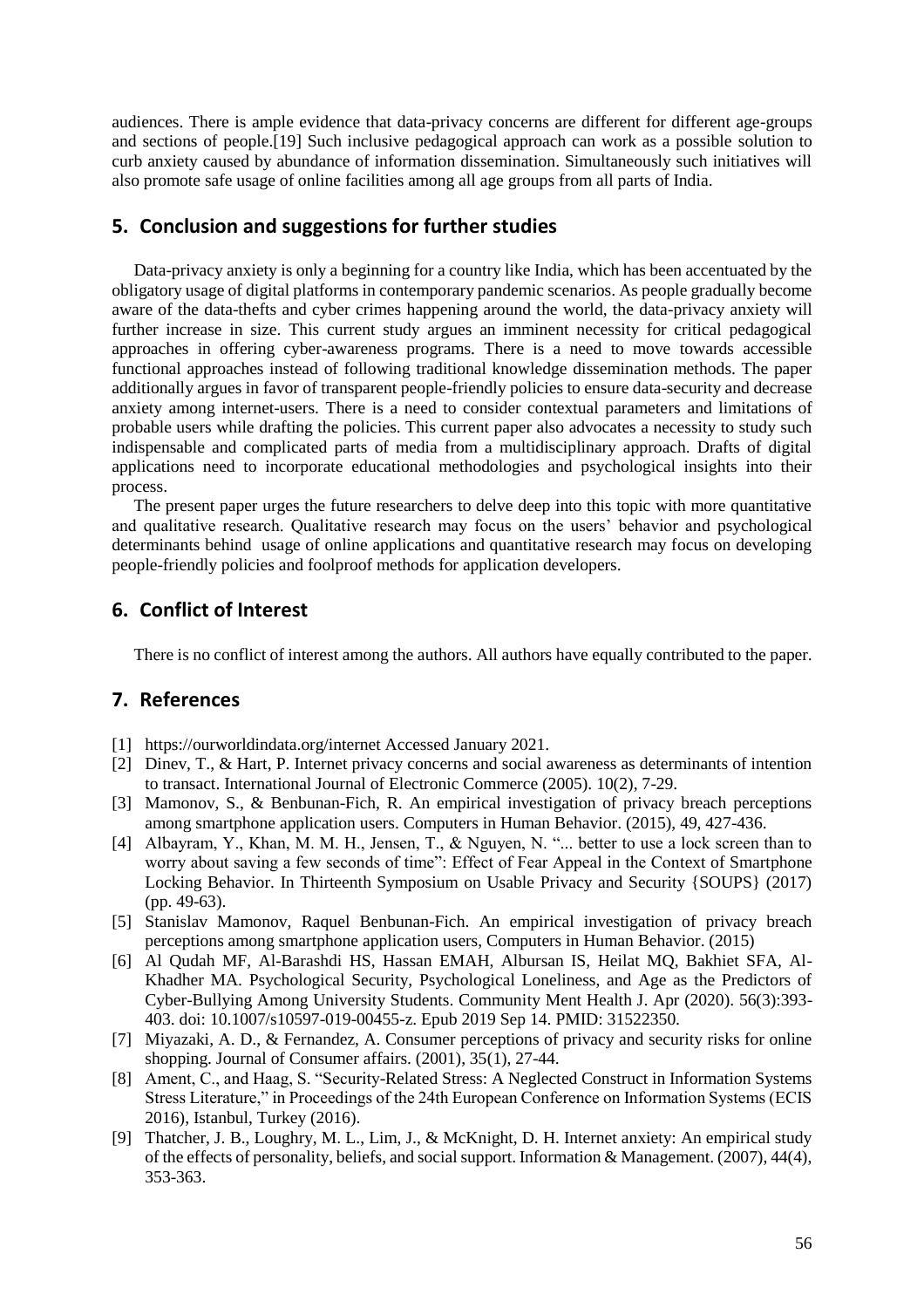- [10] Dalziel, H. Cyber Security Conferences and Events in India. (2020) https://infosecconferences.com/country/india/
- [11] Valentino, N. A., Banks, A. J., Hutchings, V. L., & Davis, A. K. Selective exposure in the Internet age: The interaction between anxiety and information utility. Political Psychology. (2009), 30(4), 591-613.
- [12] Aravind, V. The great WhatsApp migration of 2021: How India is waking up to privacy issues. (2021)
- [13] https://www.newslaundry.com/2021/01/16/the-great-whatsapp-migration-of-2021-how-india-iswaking-up-to-privacy-issues
- [14] Jasmine Henry. 9 Reasons Why Cybersecurity Stress Is an Industry Epidemic. (2020)
- [15] Smith, T. T. Examining data privacy breaches in healthcare. (2016)
- [16] Cuthbertson, A. Whatsapp Privacy Controversy Causes 'Largest Digital Migration in Human History', Telegram Boss Says As He Welcomes World Leaders. (2021) https://www.independent.co.uk/life-style/gadgets-and-tech/whatsapp-privacy-telegram-worldleaders-b1787218.html
- [17] Ablon, L., Heaton, P., Lavery, D. C., & Romanosky, S. Consumer attitudes toward data breach notifications and loss of personal information. Rand Corporation. (2016)
- [18] Kim, K., Kim, B., & Koo, Y. Effect of the Justice of Personal Data Breach Notification and Perceived Security Level on Individual Psychological Responses: A Multi-theoretic Approach. The Journal of Internet Electronic Commerce Research (2019), 19(4), 59–79.
- [19] Rajput, A., & Nair, K. Significance of digital literacy in e-governance. The SIJ transactions on industrial financial & business management (2013), 1(4).
- [20] Lundgren, M., & Bergström, E. Security-related stress: A perspective on information security risk management. International Conference on Cyber Security and Protection of Digital Services (Cyber Security) (June 2019) (pp. 1-8). IEEE.
- [21] Lulandala, E. E. Facebook Data Breach: A Systematic Review of Its Consequences on Consumers' Behaviour Towards Advertising. Strategic System Assurance and Business Analytics (2020), 45- 68.
- [22] https://www.statista.com/statistics/1034443/india-upi-usage-by-platform/
- [23] Cohen, J. E. Examined lives: Informational privacy and the subject as object. Stan. L. Rev. (1999), 52, 1373.
- [24] Cohen, J. E. What privacy is for. Harv. L. Rev. (2012), 126, 1904.
- [25] Inglehart, R. F. The danger of deconsolidation: How much should we worry?. Journal of Democracy (2016), 27(3), 18-23.
- [26] Vaidya, A., & Vaidya, V. Online shopping trends among college students. International Journal of English language literature in humanities. (2017)
- [27] https://bestmediainfo.com/2020/05/google-india-reveals-top-5-emerging-trends-in-onlinesearches-and-insights-for-brands/ Accessed January 2021.
- [28] Okazaki, S., Navarro-Bailón, M. Á., & Molina-Castillo, F. J. Privacy concerns in quick response code mobile promotion: The role of social anxiety and situational involvement. International Journal of Electronic Commerce (2012), 16(4), 91-120.
- [29] Banerjee, S. How Does the World Google the Internet, Anxiety, and Happiness?. Cyberpsychology, Behavior, and Social Networking, (2018) 21(9), 569-574.
- [30] Osatuyi, B. Is lurking an anxiety-masking strategy on social media sites? The effects of lurking and computer anxiety on explaining information privacy concern on social media platforms. Computers in Human Behavior (2015), 49, 324-332.
- [31] Johnston, A.C. and Warkentin, M. "Fear Appeals and Information Security Behaviors: An Empirical Study", MIS Quarterly (2010), (34:3), pp. 549–566.
- [32] Oulasvirta, A., Suomalainen, T., Hamari, J., Lampinen, A., & Karvonen, K. Transparency of intentions decreases privacy concerns in ubiquitous surveillance. Cyberpsychology, Behavior, and Social Networking (2014), 17(10), 633-638.
- [33] Hoehle, H., Aloysius, J.A., Goodarzi, S., and Venkatesh, V. "A nomological network of customers' privacy perceptions: Linking artifact design to shopping efficiency," European Journal of Information Systems (2019), (28:1), 91-113.